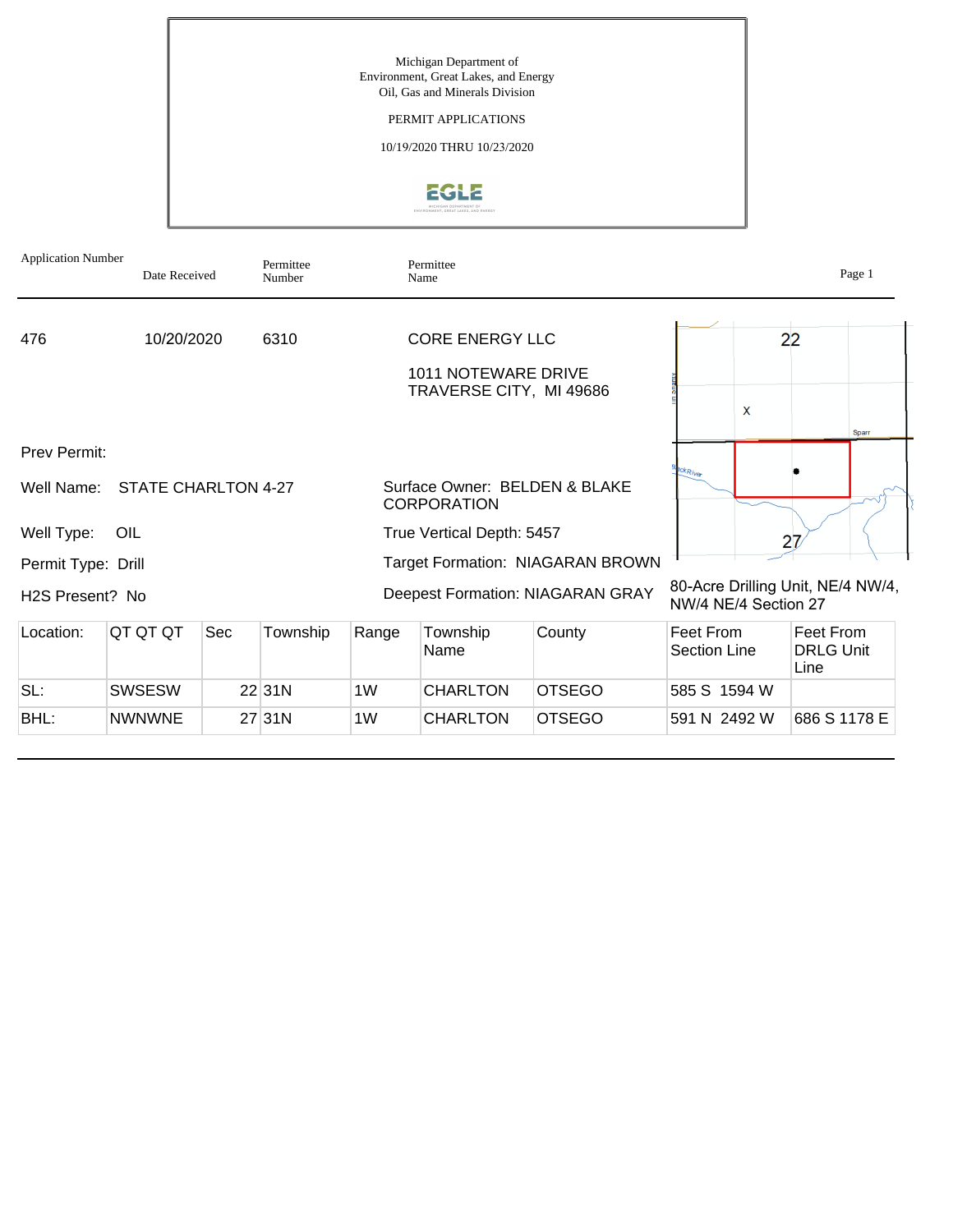Updated Permits

10/19/2020 THRU 10/23/2020



Permit Number Permittee Number Permittee Name Page 1

**PLUGGING INSTRUCTIONS ISSUED:**

4844 2223

MARATHON OIL COMPANY 5555 SAN FELIPE STREET HOUSTON, TX 77056

API Well Number: 21-129-04844-00-00

Well Name: HAMILTON, BERT 1

Plug Inst. Issue Date: 10/14/2020

| Location | <b>OT OT OT</b> | <b>Sec</b> Township | Range | Township Name      | County         | Feet From Section<br>Line | <b>Feet From DRLG</b><br>Unit |
|----------|-----------------|---------------------|-------|--------------------|----------------|---------------------------|-------------------------------|
| ISL:     | <b>INWSESE</b>  | 29 <sub>22N</sub>   | 2E    | <b>WEST BRANCH</b> | <b>IOGEMAW</b> | 1005 S 1120 E             |                               |
| BHL:     | <b>INWSESE</b>  | 29 <sub>22N</sub>   | 2E    | <b>WEST BRANCH</b> | <b>IOGEMAW</b> |                           |                               |

Comment: App to re-P&A expires on 10/14/21

49193 5312

PAXTON RESOURCES LLC

132 N OTSEGO AVE GAYLORD, MI 49735

API Well Number: 21-137-49193-00-00

Well Name: SCHROEDER B1-16

Plug Inst. Issue Date: 10/16/2020

| Location | <b>OT OT OT</b> | <b>Sec</b> Township | Range | Township Name   | County         | <b>Feet From Section</b><br>Line | <b>Feet From DRLG</b><br>Unit |
|----------|-----------------|---------------------|-------|-----------------|----------------|----------------------------------|-------------------------------|
| ISL:     | ISESWNW         | 16 <sub>30N</sub>   | 1W    | <b>CHARLTON</b> | <b>IOTSEGO</b> | 522 S 802 W                      | 1522 S 533 E                  |
| $IBHL$ : | <b>ISESWNW</b>  | 16 30N              | 1W    | <b>CHARLTON</b> | <b>IOTSEGO</b> |                                  |                               |

Comment: App to P&A expires on 10/16/21

<u>. . . . . . . . .</u>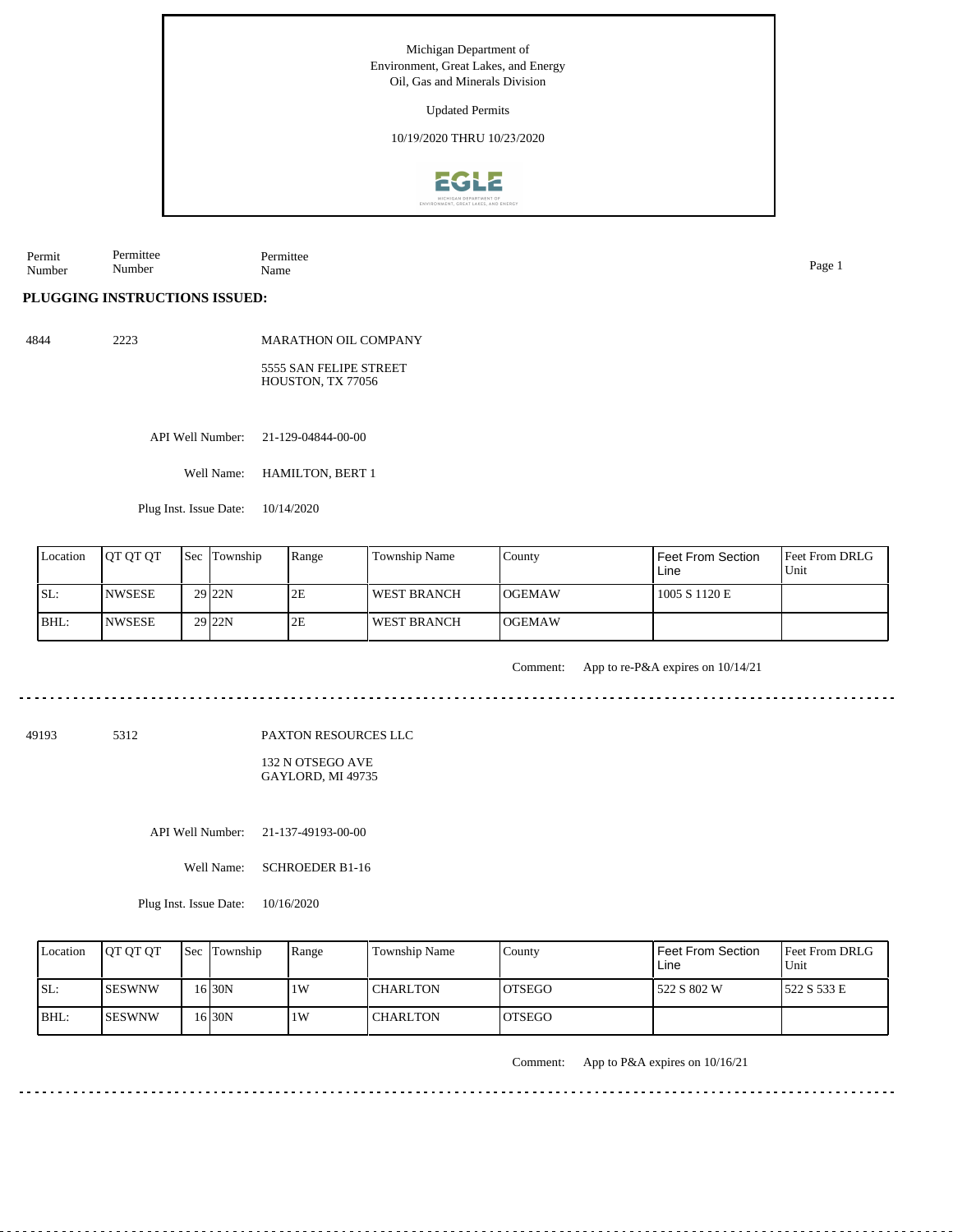Updated Permits

10/19/2020 THRU 10/23/2020



Permit Number Permittee Number Permittee Name Page 2

49197 5312 PAXTON RESOURCES LLC

> 132 N OTSEGO AVE GAYLORD, MI 49735

API Well Number: 21-137-49197-00-00

Well Name: SCHROEDER A4-8

Plug Inst. Issue Date: 10/16/2020

| Location | <b>OT OT OT</b> | <b>Sec</b> Township | Range | Township Name   | County         | Feet From Section<br>Line | <b>Feet From DRLG</b><br>Unit |
|----------|-----------------|---------------------|-------|-----------------|----------------|---------------------------|-------------------------------|
| SL:      | <b>INENENE</b>  | 8 <sub>130</sub> N  | 1W    | <b>CHARLTON</b> | <b>IOTSEGO</b> | 397 N 476 E               | 1397 N 476 E                  |
| BHL:     | <b>INENENE</b>  | 8 <sub>30</sub> N   | 1W    | <b>CHARLTON</b> | <b>IOTSEGO</b> |                           |                               |

<u>. . . . . . . .</u>

Comment: App to P&A expires on 10/16/21

ت با با با با با با

49198 5312

PAXTON RESOURCES LLC

132 N OTSEGO AVE GAYLORD, MI 49735

API Well Number: 21-137-49198-00-00

Well Name: SCHROEDER B3-8

Plug Inst. Issue Date: 10/16/2020

| Location | <b>OT OT OT</b> | <b>Sec Township</b> | Range | Township Name   | County         | Feet From Section<br>Line | <b>Feet From DRLG</b><br>Unit |
|----------|-----------------|---------------------|-------|-----------------|----------------|---------------------------|-------------------------------|
| ISL:     | <b>ISWSWNE</b>  | 8 30N               | 1W    | <b>CHARLTON</b> | <b>IOTSEGO</b> | 378 S 367 W               | 1378 S 367 W                  |
| BHL:     | <b>ISWSWNE</b>  | 8 30N               | ١W    | <b>CHARLTON</b> | <b>IOTSEGO</b> |                           |                               |

Comment: App to P&A expires on 10/16/21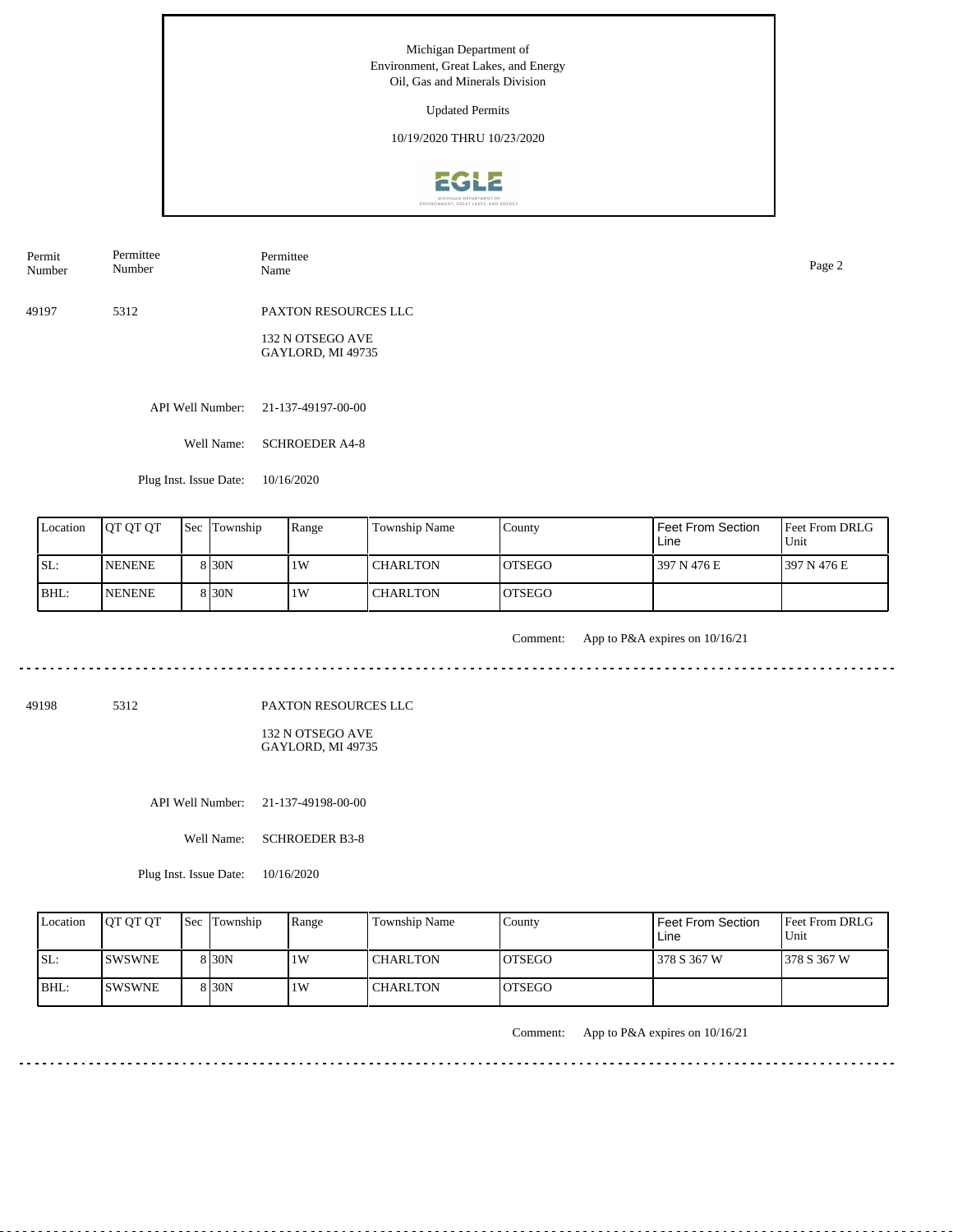Updated Permits

10/19/2020 THRU 10/23/2020



Permit Number Permittee Number Permittee Name Page 3

49199 5312 PAXTON RESOURCES LLC

> 132 N OTSEGO AVE GAYLORD, MI 49735

API Well Number: 21-137-49199-00-00

Well Name: SCHROEDER B4-8

Plug Inst. Issue Date: 10/16/2020

| Location | <b>OT OT OT</b> | <b>Sec Township</b> | Range | Township Name   | County         | <b>Feet From Section</b><br>Line | <b>Feet From DRLG</b><br>Unit |
|----------|-----------------|---------------------|-------|-----------------|----------------|----------------------------------|-------------------------------|
| ISL:     | <b>ISESENE</b>  | 8 <sub>30</sub> N   | 1W    | <b>CHARLTON</b> | <b>IOTSEGO</b> | 365 S 362 E                      | 1365 S 362 E                  |
| BHL:     | <b>ISESENE</b>  | 8 <sub>30</sub> N   | 1W    | <b>CHARLTON</b> | <b>IOTSEGO</b> |                                  |                               |

. . . . . . .

Comment: App to P&A expires on 10/16/21

ت با با با با با با

49200 5312

PAXTON RESOURCES LLC

132 N OTSEGO AVE GAYLORD, MI 49735

API Well Number: 21-137-49200-00-00

Well Name: SCHROEDER A1-16

Plug Inst. Issue Date: 10/16/2020

| Location | <b>OT OT OT</b> | <b>Sec Township</b> | Range | Township Name   | County         | Feet From Section<br>Line | <b>Feet From DRLG</b><br>Unit |
|----------|-----------------|---------------------|-------|-----------------|----------------|---------------------------|-------------------------------|
| ISL:     | <b>INENWNW</b>  | 16 30N              | 1W    | <b>CHARLTON</b> | IOTSEGO        | 341 N 957 W               | 1341 N 367 E                  |
| BHL:     | <b>INENWNW</b>  | 16 <sub>30N</sub>   | 1W    | CHARLTON        | <b>IOTSEGO</b> |                           |                               |

Comment: App to P&A expires on 10/16/21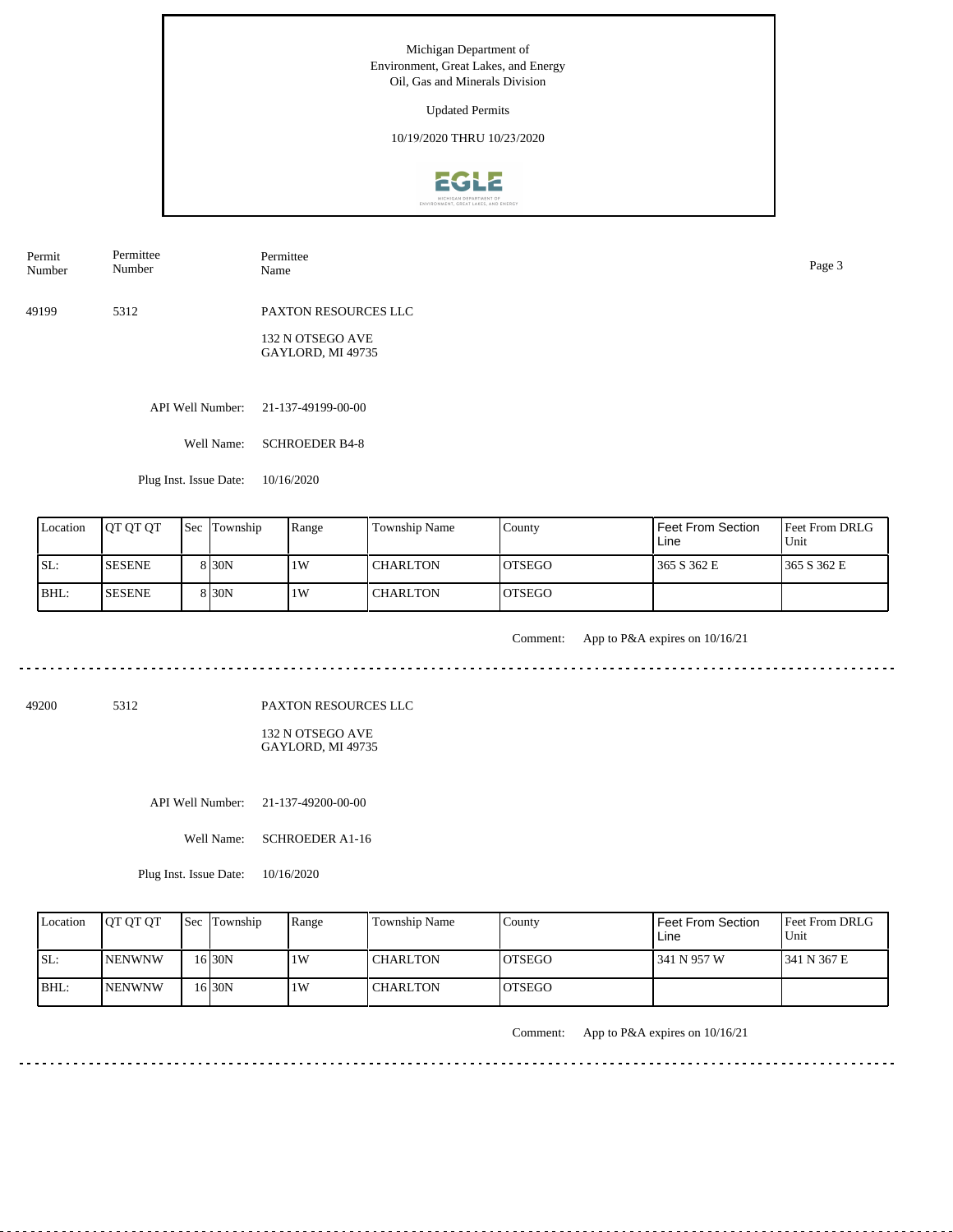Updated Permits

10/19/2020 THRU 10/23/2020



Permit Number Permittee Number Permittee Name Page 4

49201 5312 PAXTON RESOURCES LLC

> 132 N OTSEGO AVE GAYLORD, MI 49735

API Well Number: 21-137-49201-00-00

Well Name: SCHROEDER C4-16

Plug Inst. Issue Date: 10/16/2020

| Location | <b>IOT OT OT</b> | <b>Sec</b> Township | Range | Township Name   | County         | Feet From Section<br>Line | <b>Feet From DRLG</b><br>Unit |
|----------|------------------|---------------------|-------|-----------------|----------------|---------------------------|-------------------------------|
| ISL:     | <b>INENESE</b>   | 16 30N              | 1W    | <b>CHARLTON</b> | <b>IOTSEGO</b> | 401 N 412 E               | 1401 N 412 E                  |
| BHL:     | <b>INENESE</b>   | 16 30N              | 1W    | <b>CHARLTON</b> | <b>IOTSEGO</b> |                           |                               |

. . . . . . .

Comment: App to P&A expires on 10/16/21

ت با با با با با با

49202 5312

PAXTON RESOURCES LLC

132 N OTSEGO AVE GAYLORD, MI 49735

API Well Number: 21-137-49202-00-00

Well Name: SCHROEDER A3-8

Plug Inst. Issue Date: 10/16/2020

| Location | <b>OT OT OT</b> | <b>Sec</b> Township | Range | Township Name   | County         | Feet From Section<br>Line | Feet From DRLG<br>Unit |
|----------|-----------------|---------------------|-------|-----------------|----------------|---------------------------|------------------------|
| ISL:     | <b>ISWNWNE</b>  | 8 I 30 N            | 1W    | <b>CHARLTON</b> | <b>IOTSEGO</b> | 1948 N 353 W              | 1369 S 353 W           |
| BHL:     | <b>ISWNWNE</b>  | 8 I 30 N            | 1W    | <b>CHARLTON</b> | <b>IOTSEGO</b> |                           |                        |

Comment: App to P&A expires on 10/16/21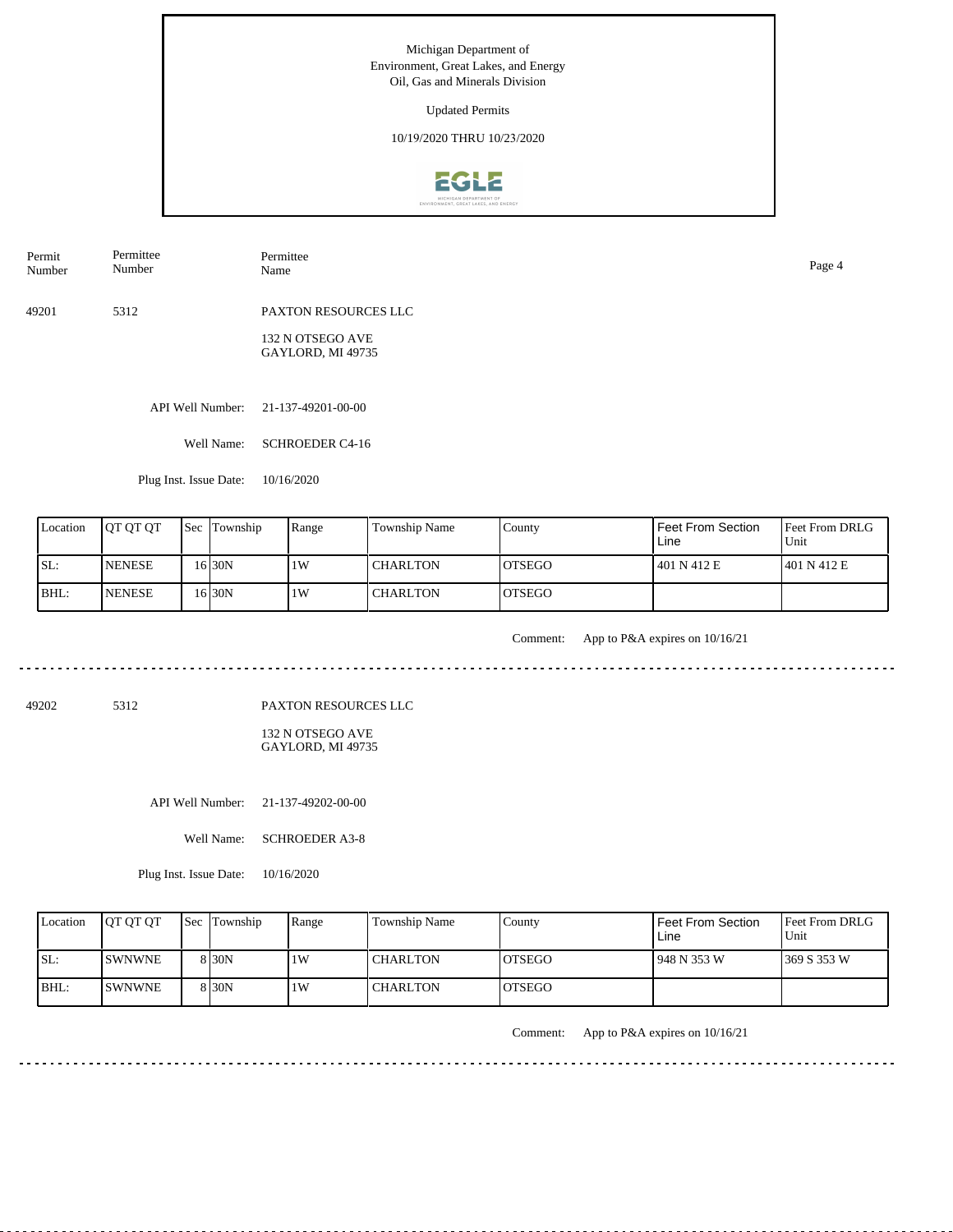Updated Permits

10/19/2020 THRU 10/23/2020



API Well Number: 21-051-62003-00-00 Well Name: GOING GREEN 1-32 61232 104 WEST BAY EXPLORATION COMPANY 13685 S WEST BAYSHORE DR TRAVERSE CITY, MI 49684 Permit Number Permittee Number Permittee<br>Name Name Page 5

Plug Inst. Issue Date: 10/19/2020

| Location | <b>JOT OT OT</b> | <b>Sec Township</b> | Range | Township Name  | County          | <b>Feet From Section</b><br>Line | Feet From DRLG<br>Unit |
|----------|------------------|---------------------|-------|----------------|-----------------|----------------------------------|------------------------|
| SL:      | INWSWNW          | 32 20N              | 2W    | <b>SHERMAN</b> | <b>IGLADWIN</b> | 1863 N 467 W                     | 515 N 467 W            |
| BHL:     | INWSWNW          | 32 20N              | 2W    | <b>SHERMAN</b> | <b>IGLADWIN</b> | 1863 N 467 W                     | 1515 N 467 W           |

Comment: App to P&A expires on 10/19/21

د د د د د د د د د <u>. . . . . . . . .</u>  $\sim$   $\sim$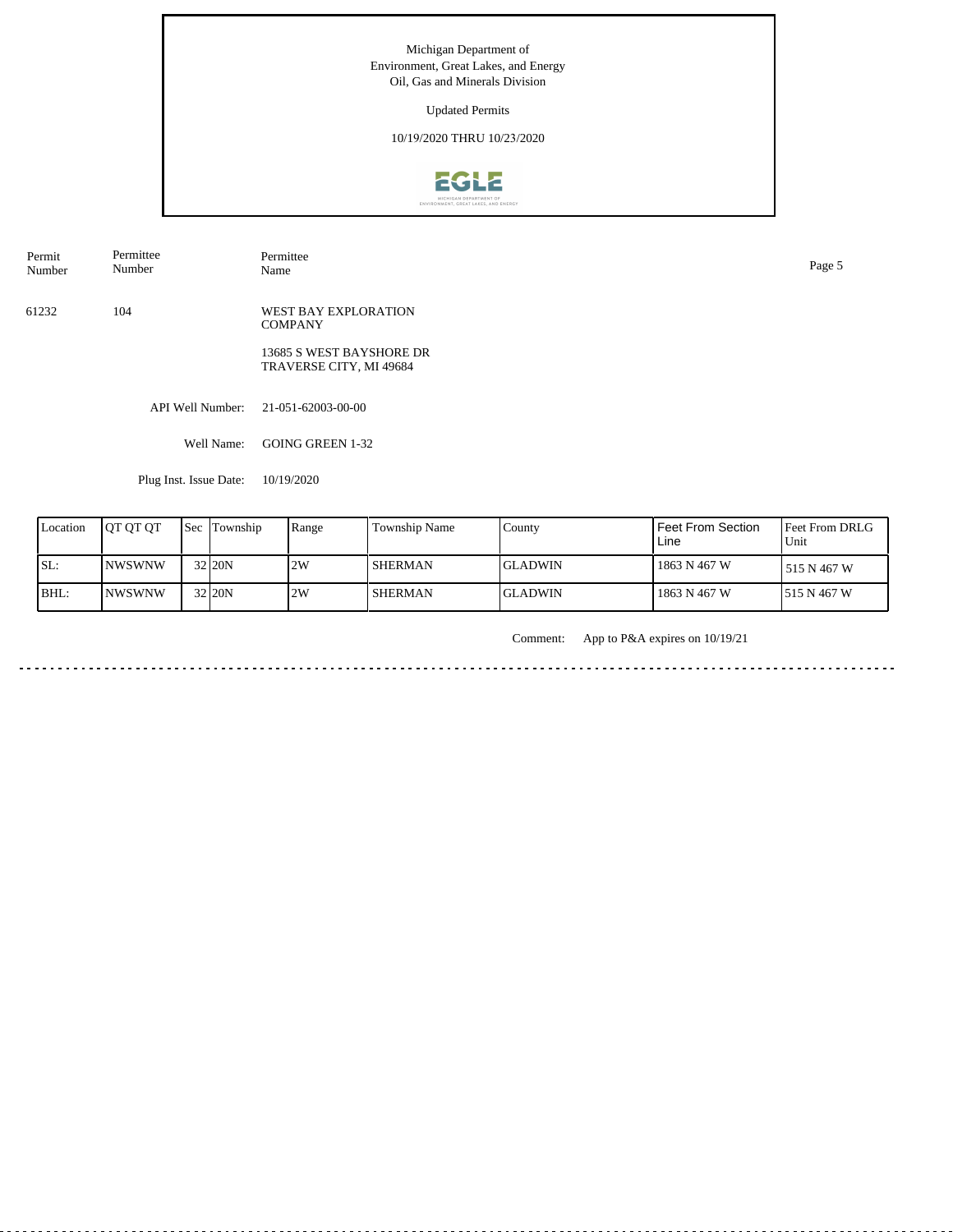Updated Permits

10/19/2020 THRU 10/23/2020



Permit Number Permittee Number Permittee Name Page 6

**RECORD OF WELL PLUGGING:**

8052 491

CONSUMERS ENERGY CO 1945 W PARNALL RD JACKSON, MI 49201

API Well Number: 21-035-08052-00-00

Well Name: MICH GAS STORAGE 540

Plugging Date: 8/25/2020

| Location | <b>IOT OT OT</b> | <b>Sec</b> Township | Range | Township Name      | l County      | <b>Feet From Section</b><br>Line | <b>Feet From DRLG</b><br>Unit |
|----------|------------------|---------------------|-------|--------------------|---------------|----------------------------------|-------------------------------|
| SL:      | <b>CNNW</b>      | 28 <sub>120</sub> N | 16W   | <b>WINTERFIELD</b> | <b>ICLARE</b> | 1320 N 1320 W                    |                               |
| BHL:     |                  | 28 <sub>120</sub> N | 16W   | <b>WINTERFIELD</b> | <b>ICLARE</b> |                                  |                               |

9830 491

CONSUMERS ENERGY CO

1945 W PARNALL RD JACKSON, MI 49201

API Well Number: 21-035-09830-00-00

Well Name: MICH GAS STORAGE 683

Plugging Date: 8/28/2020

| Location | <b>OT OT OT</b> | <b>Sec</b> Township | Range | Township Name  | County       | Feet From Section<br>Line | <b>Feet From DRLG</b><br>Unit |
|----------|-----------------|---------------------|-------|----------------|--------------|---------------------------|-------------------------------|
| ISL:     | <b>CNNE</b>     | $3$  19N            | .6W   | <b>REDDING</b> | <b>CLARE</b> | 1320 S 1320 W             |                               |
| BHL:     |                 | 3 1 1 9 N           | 6W    | <b>REDDING</b> | <b>CLARE</b> |                           |                               |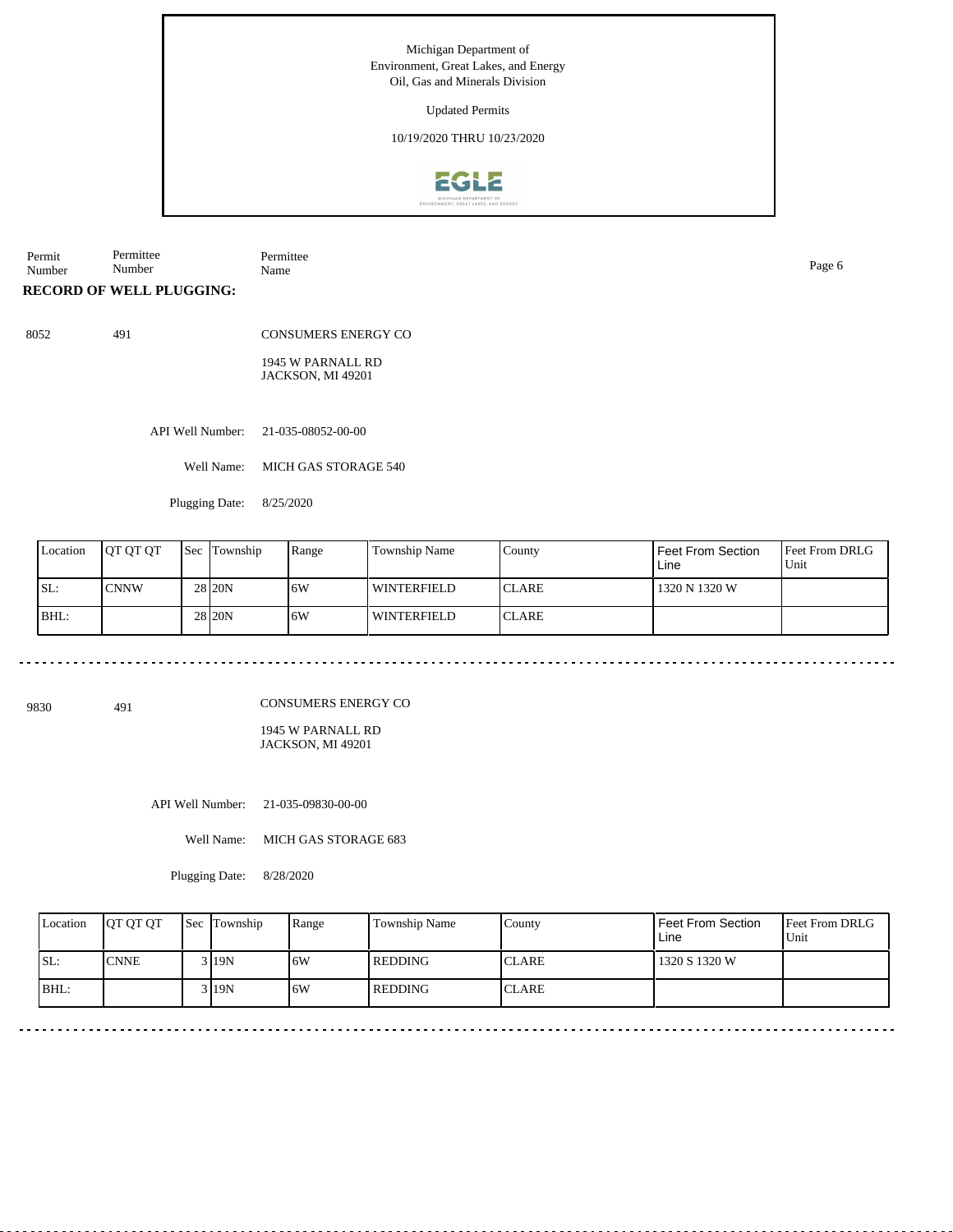Updated Permits

10/19/2020 THRU 10/23/2020



Permit Number Permittee Number Permittee Name Page 7

# **APPLICATIONS TO CHANGE WELL STATUS:**

47306 6371

BREITBURN OPERATING LIMITED PARTNERSHIP 1111 BAGBY STREET, SUITE 1600

HOUSTON, TX 77002

API Well Number: 21-137-47306-00-00

Well Name: COX (ASE#4E) 2-30

Approval Date: 10/19/2020

| Location | <b>OT OT OT</b> | <b>Sec</b> | Township           | Range | <b>Township Name</b> | County        | Feet From Section<br>Line | <b>Feet From DRLG</b><br>Unit |
|----------|-----------------|------------|--------------------|-------|----------------------|---------------|---------------------------|-------------------------------|
| SL:      | <b>SWSWNE</b>   |            | 30 <sub>129N</sub> | 4W    | <b>HAYES</b>         | <b>OTSEGO</b> | 600 S 335 W               | 1600 S 335 W                  |
| IBHL:    | <b>SWSWNE</b>   |            | 30 <sub>129N</sub> | .4W   | <b>HAYES</b>         | <b>OTSEGO</b> |                           |                               |

Proposed Rework: Temporarily Abandoned Comment: ACOWS for TA expires on 10/9/21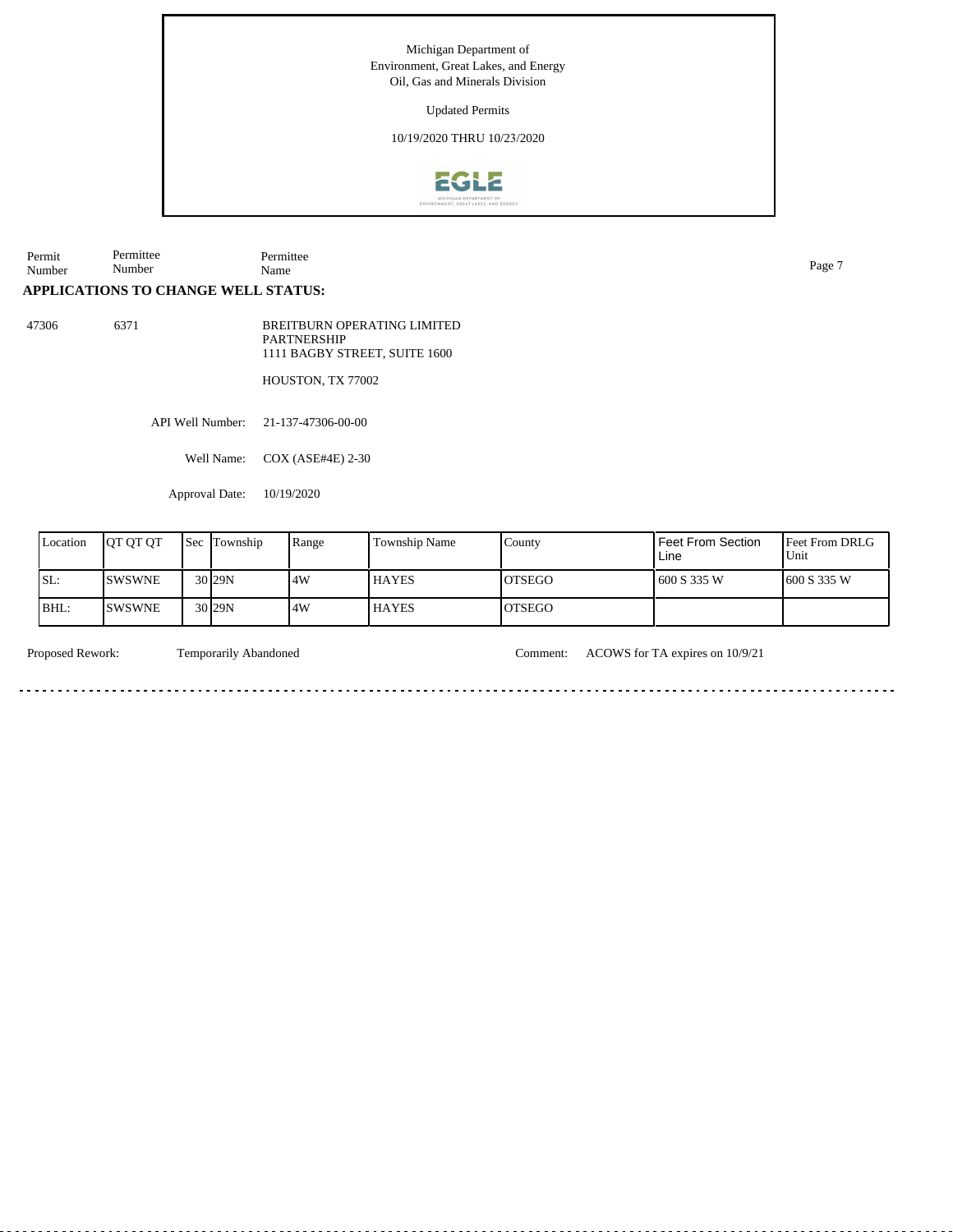Updated Permits

10/19/2020 THRU 10/23/2020



48132 6361 RIVERSIDE ENERGY MICHIGAN LLC 10691 EAST CARTER ROAD SUITE 201 TRAVERSE CITY, MI 49684 Permit Number Permittee Number Permittee Name Page 8

API Well Number: 21-137-48132-00-00

Well Name: THOMAS LAKE I B4-27

Approval Date: 10/19/2020

| Location | <b>OT OT OT</b> | <b>Sec</b> | Township | Range | Township Name | County  | Feet From Section<br>Line | <b>Feet From DRLG</b><br>Unit |
|----------|-----------------|------------|----------|-------|---------------|---------|---------------------------|-------------------------------|
| ISL:     | <b>SWSENE</b>   |            | 27 30N   | .4W   | <b>HAYES</b>  | IOTSEGO | 495 S 954 E               | 1495 S 335 W                  |
| BHL:     | <b>SWSENE</b>   |            | 27 30N   | 4W    | <b>HAYES</b>  | IOTSEGO |                           |                               |

 $\frac{1}{2}$ 

Proposed Rework: Temporarily Abandoned Comment: ACOWS for TA expires on 10/19/21

<u>. . . . . . . . . . . . .</u>

 $\frac{1}{2}$ 

58355 6371

BREITBURN OPERATING LIMITED

PARTNERSHIP 1111 BAGBY STREET, SUITE 1600

HOUSTON, TX 77002

API Well Number: 21-079-58355-00-00

Well Name: STATE GARFIELD A4-9 SWD

Approval Date: 10/19/2020

| Location | <b>OT OT OT</b> | Sec Township      | Range | Township Name   | County   | Feet From Section<br>Line | <b>Feet From DRLG</b><br>Unit |
|----------|-----------------|-------------------|-------|-----------------|----------|---------------------------|-------------------------------|
| ISL:     | <b>SENENE</b>   | 9 <sub>25N</sub>  | .5W   | <b>GARFIELD</b> | KALKASKA | 1174 N 651 E              |                               |
| BHL:     | <b>SENENE</b>   | 9 <sub>125N</sub> | .5W   | GARFIELD        | KALKASKA |                           |                               |

Proposed Rework: Temporarily Abandoned Comment: ACOWS for TA expires on 3/31/22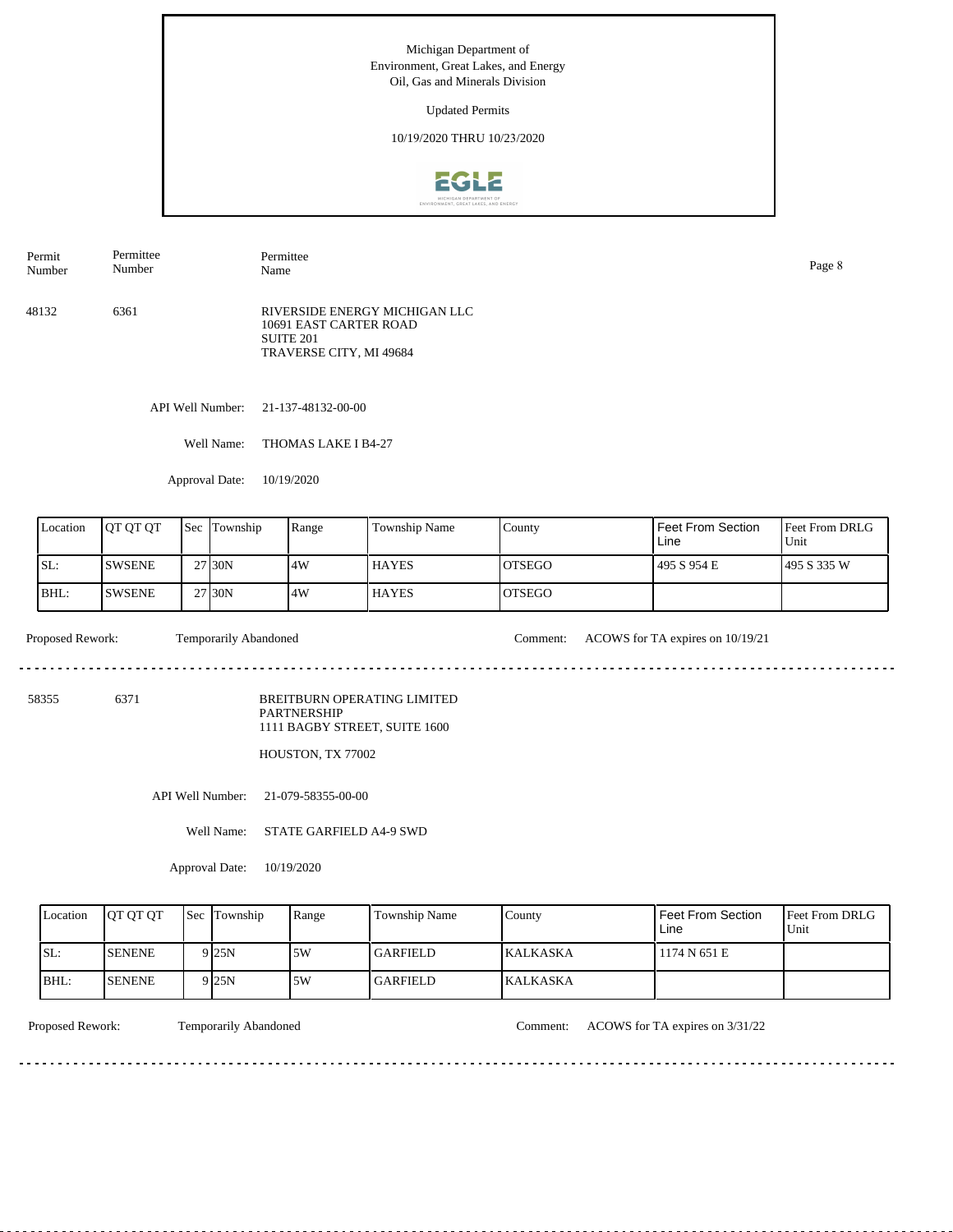Updated Permits

## 10/19/2020 THRU 10/23/2020



Permit Number Permittee Number Permittee Name Page 9

### **TRANSFER OF OWNERSHIP:**

| 12866 | SUMMIT PETROLEUM COMPANY |
|-------|--------------------------|
|       | LLC.                     |
|       | 102 WEST FRONT STREET    |
|       | SUITE 200                |
|       | TRAVERSE CITY, MI 49686  |
|       |                          |

API Well Number: 21-011-12866-00-00

Well Name: BUFFALO LAND 5

Transfer Date: 10/20/2020

#### Previous Owner: SUMMIT PETROLEUM CORP AND MUSKEGON DEVELOPMENT C

| Location | <b>IOT OT OT</b> | <b>Sec</b> Township | Range | Township Name  | Countv        | l Feet From Section<br>Line | <b>Feet From DRLG</b><br>Unit |
|----------|------------------|---------------------|-------|----------------|---------------|-----------------------------|-------------------------------|
| ISL:     | <b>INENWNW</b>   | 10 <sub>20N</sub>   | 4E    | <b>CLAYTON</b> | <b>ARENAC</b> | 330 N 990 W                 | 1330 N 990 W                  |
| IBHL:    | <b>INENWNW</b>   | 10 20N              | 4E    | <b>CLAYTON</b> | <b>ARENAC</b> |                             |                               |

12867 47

SUMMIT PETROLEUM COMPANY LLC 102 WEST FRONT STREET SUITE 200 TRAVERSE CITY, MI 49686

API Well Number: 21-011-12867-00-00

Well Name: BUFFALO LAND 6

Transfer Date: 10/20/2020

Previous Owner: SUMMIT PETROLEUM CORP AND MUSKEGON DEVELOPMENT C

| Location | <b>IOT OT OT</b> | <b>Sec</b> Township | Range | Township Name  | County        | Feet From Section<br>Line | <b>Feet From DRLG</b><br>Unit |
|----------|------------------|---------------------|-------|----------------|---------------|---------------------------|-------------------------------|
| SL:      | <b>INWNWNW</b>   | 10 <sub>120</sub> N | I4F   | <b>CLAYTON</b> | <b>ARENAC</b> | 330 N 330 W               | 1330 N 330 W                  |
| BHL:     | <b>INWNWNW</b>   | 10 <sub>120</sub> N | l 4E  | <b>CLAYTON</b> | <b>ARENAC</b> |                           |                               |

 $- - - - - -$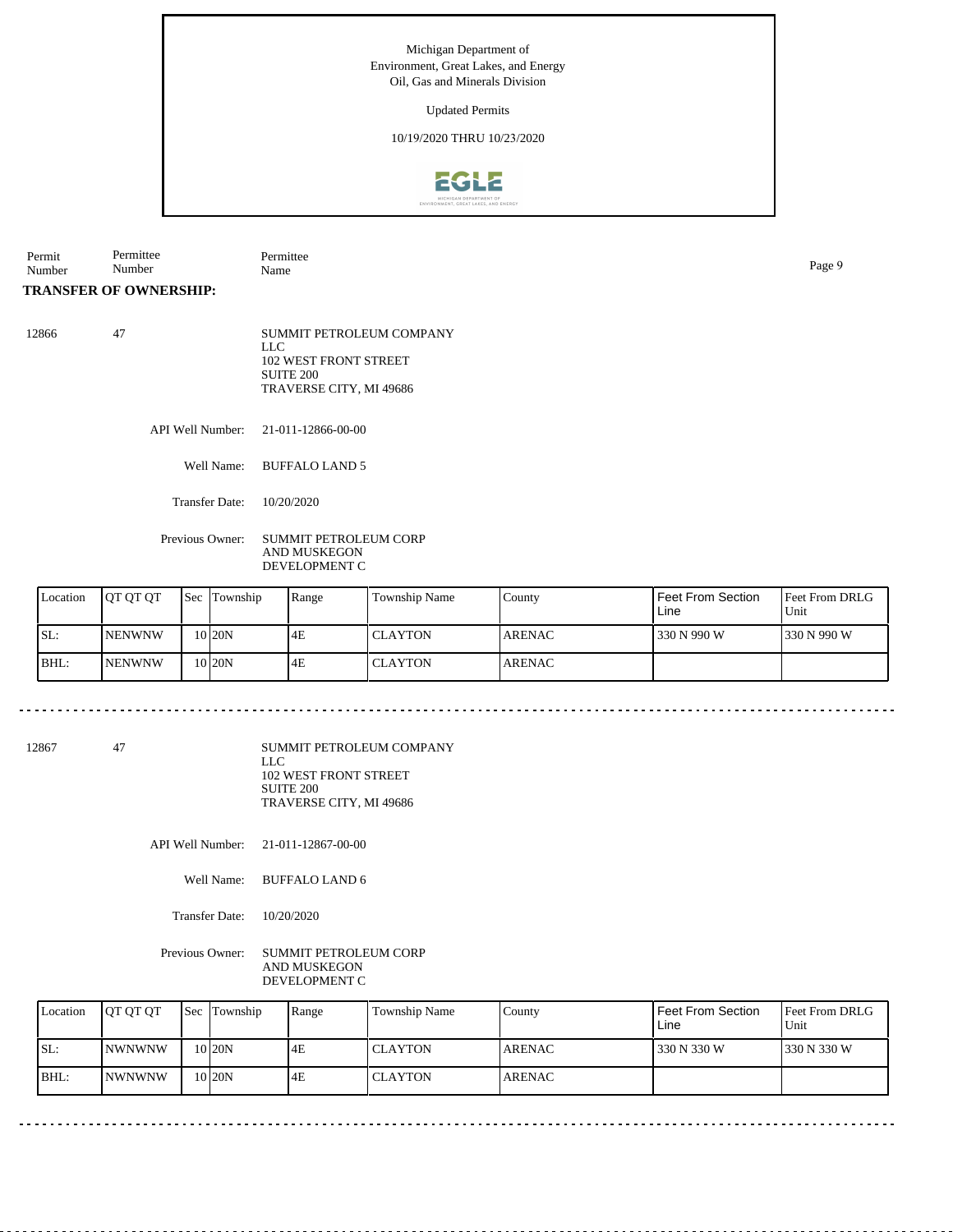Updated Permits

## 10/19/2020 THRU 10/23/2020



API Well Number: 21-011-17692-00-00 Well Name: MEE, WILL C 4-A 17692 47 SUMMIT PETROLEUM COMPANY LLC 102 WEST FRONT STREET SUITE 200 TRAVERSE CITY, MI 49686 Permit Number Permittee Number Permittee Name Page 10

Transfer Date: 10/20/2020

Previous Owner: SUMMIT PETROLEUM CORP AND MUSKEGON DEVELOPMENT C

| Location | <b>IOT OT OT</b> | <b>Sec</b> Township | Range | <b>Township Name</b> | County        | Feet From Section<br>Line | <b>Feet From DRLG</b><br>Unit |
|----------|------------------|---------------------|-------|----------------------|---------------|---------------------------|-------------------------------|
| SL:      | <b>INWSWSE</b>   | $3$ <sub>20</sub> N | 4E    | <b>CLAYTON</b>       | <b>ARENAC</b> | 916 S 330 W               | 1916S330W                     |
| BHL:     | <b>INWSWSE</b>   | $3$ 20N             | 4E    | <b>CLAYTON</b>       | <b>ARENAC</b> |                           |                               |

<u> - - - - - - - - - - -</u>

3465 47

SUMMIT PETROLEUM COMPANY LLC 102 WEST FRONT STREET

SUITE 200 TRAVERSE CITY, MI 49686

API Well Number: 21-011-03465-00-00

Well Name: BUFFALO LAND CO 1

Transfer Date: 10/20/2020

Previous Owner: SUMMIT PETROLEUM CORP AND MUSKEGON DEVELOPMENT C

| Location | <b>IOT OT OT</b> | <b>Sec</b> Township | Range | Township Name  | Countv        | Feet From Section<br>Line | l Feet From DRLG<br>Unit |
|----------|------------------|---------------------|-------|----------------|---------------|---------------------------|--------------------------|
| SL:      | <b>SENENW</b>    | 10 <sub>20N</sub>   | 4E    | <b>CLAYTON</b> | <b>ARENAC</b> | 990 N 330 E               |                          |
| BHL      | <b>SENENW</b>    | 10 I20N             | 4E    | <b>CLAYTON</b> | <b>ARENAC</b> |                           |                          |